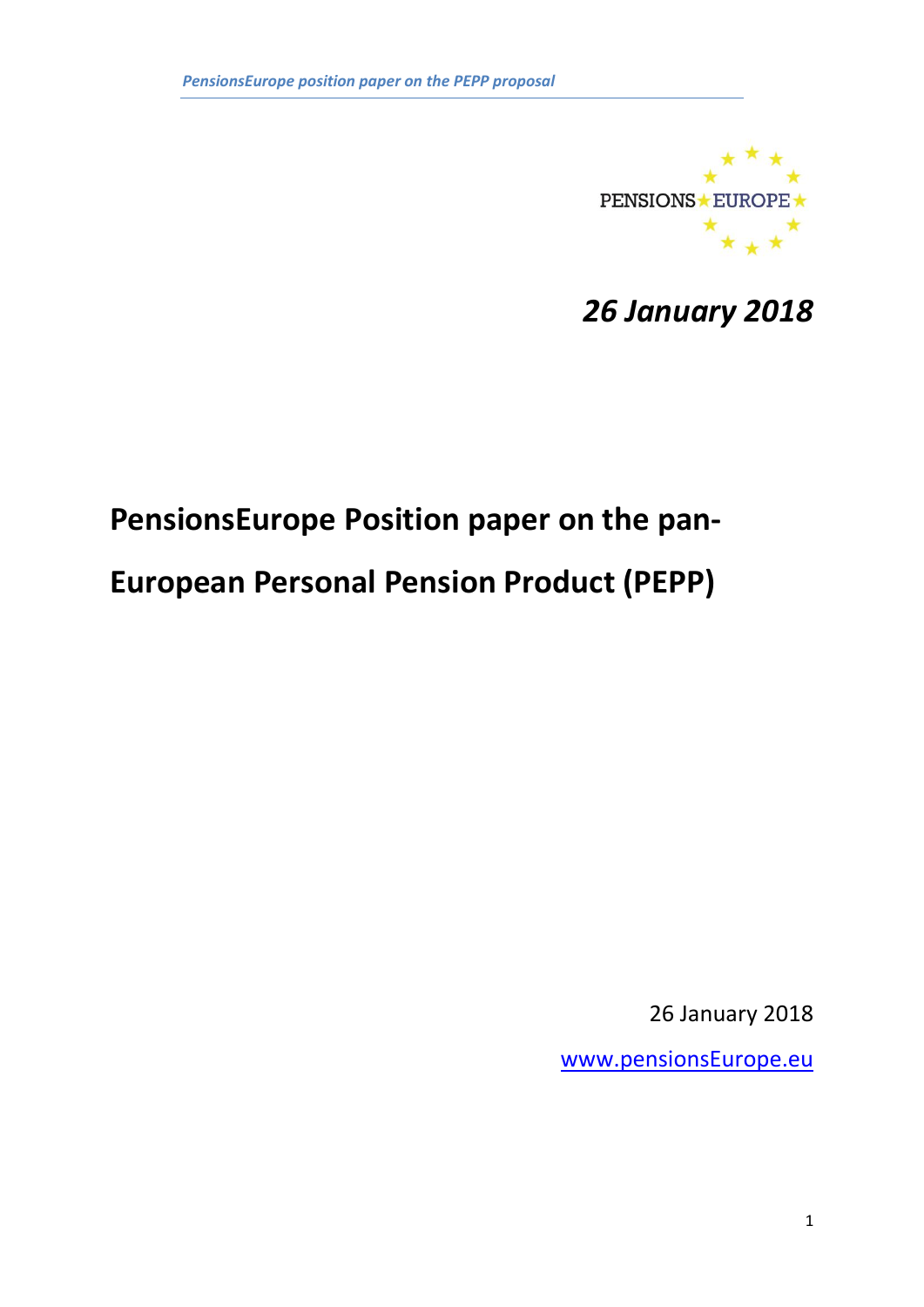## **About PensionsEurope**

**PensionsEurope** represents national associations of pension funds and similar institutions for workplace and other funded pensions. Some members operate purely individual pension schemes. PensionsEurope has **23 member associations** in 18 EU Member States and 3 other European  $countries<sup>1</sup>$ .

PensionsEurope member organisations cover different types of workplace pensions for over **110 million people.** Through its Member Associations PensionsEurope represents more than **€ 4 trillion of assets** managed for future pension payments. In addition, many members of PensionsEurope also cover personal pensions, which are connected with an employment relation.

PensionsEurope also has **26 Corporate and Supporter Members** which are various service providers and stakeholders that work with IORPs.

PensionsEurope has established a **Central & Eastern European Countries Forum (CEEC Forum)** to discuss issues common to pension systems in that region.

PensionsEurope has established a **Multinational Advisory Group (MAG)** which delivers advice on pension issues to PensionsEurope. It provides a collective voice and information sharing for the expertise and opinions of multinationals.

#### **What PensionsEurope stands for**

- A regulatory environment encouraging workplace pension membership;
- Ensure that more and more Europeans can benefit from an adequate income in retirement:
- Policies which will enable sufficient contributions and good returns;

## **Our members offer**

- Economies of scale in governance, administration and asset management;
- Risk pooling and often intergenerational risk-sharing;
- Often "not-for-profit" and some/all of the costs are borne by the employer;
- Members of workplace pension schemes often benefit from a contribution paid by the employer;
- Wide-scale coverage due to mandatory participation, sector-wide participation based on collective agreements and soft-compulsion elements such as auto-enrolment;
- Good governance and alignment of interest due to participation of the main stakeholders.

## *Contact:*

**.** 

## *PensionsEurope*

*Koningsstraat 97, rue Royale – 1000 Brussels, Belgium Tel: +32 (0)2 289 14 14 – Fax: +32 (0) 289 14 15*

<sup>1</sup> EU Member States: Austria, Belgium, Bulgaria, Croatia, Estonia, Finland, France, Germany, Hungary, Ireland, Italy, Luxembourg, Netherlands, Portugal, Romania, Spain, Sweden, UK. Non-EU Member States: Iceland, Norway, Switzerland.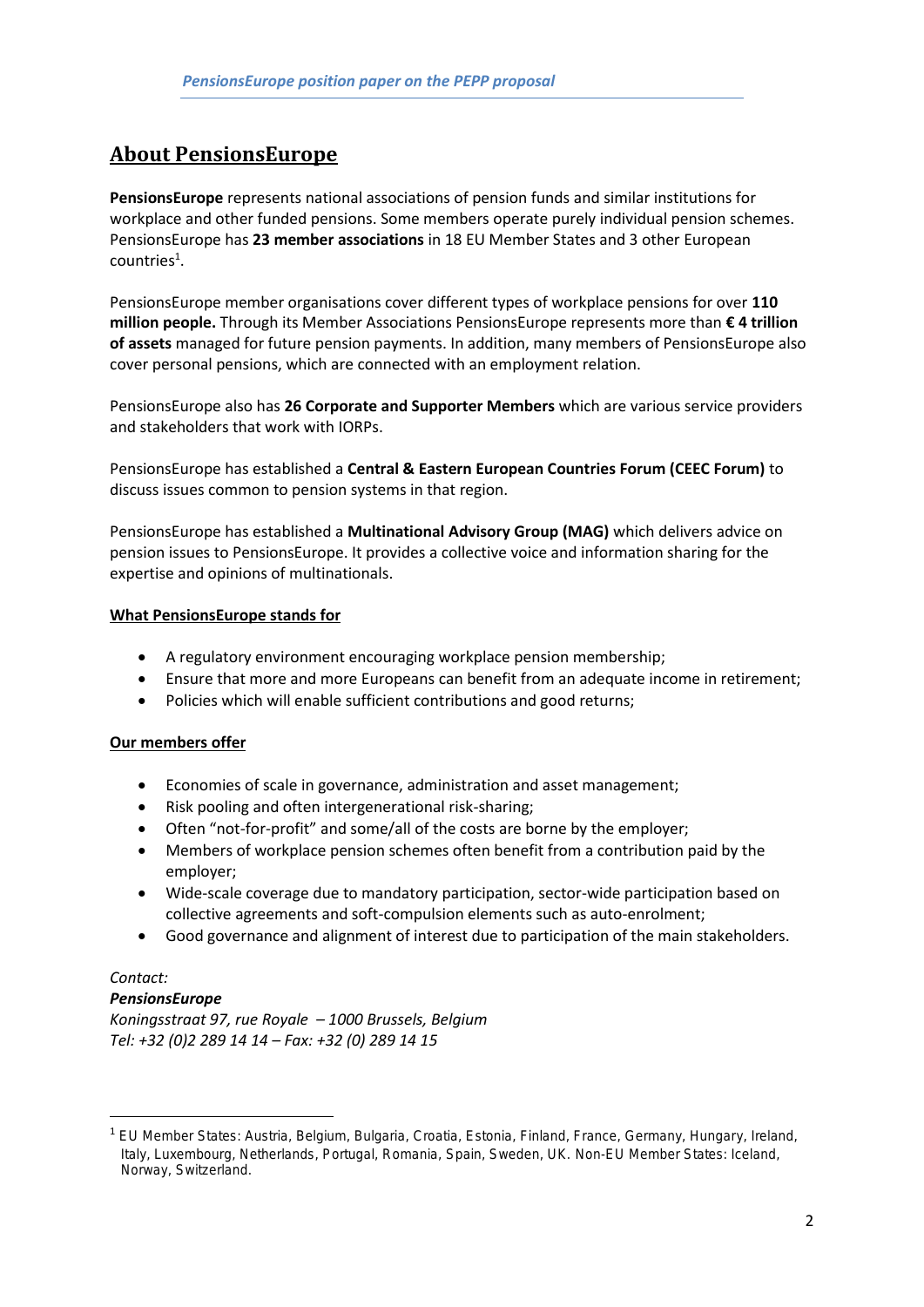## **Executive summary**

PensionsEurope welcomes the attention that the European Commission (EC) is paying to private pensions and believes that a European framework for voluntary personal pensions is particularly needed and useful for those who don't have access to workplace pensions, as self-employed and workers in new forms of employment, or where personal pensions offered at the national level are not reliable or attractive. The PEPP could be especially useful for young European citizens who have more and more often a career in multiple Member States.

The PEPP could improve supplementary retirement savings, in particular in those countries where there is no or not a well-developed personal pension system, or there is limited (workplace) pension coverage. On the other hand, in countries with a well-developed retirement system, there is a risk that the implementation of such a second regime will interfere with the correct functioning of systems that already ensure high quality standards, or are under development. Such a consequence must be avoided: the PEPP initiative should not slow down or even reverse the development of  $2^{nd}$  pillar pension plans.

To this end, we encourage the EC to elaborate more on the context in which the PEPP proposal should be considered, and in particular to outline a broad and more encompassing EU strategy for saving for adequate pensions in all Member States. We believe that the PEPP initiative should be framed by a broader EU strategy for saving for adequate pensions, based on a multi-pillar approach and aimed at reducing the pension gap. The EU action on pensions should not be limited to voluntary private pensions, but it should clearly set a strategy for supporting the further development of complementary private retirement savings, thus also explicitly taking into consideration occupational pensions.

Against this background, in this position paper **PensionsEurope wants to express its preliminary views on the EC proposal, and specifically on:**

- **-** The key role played by **tax incentives** and the risk of substitution effect between different pillars.
- **-** The **role of IORPs** as potential PEPP providers.
- **-** The comprehensive competences provided to the European Commission and to EIOPA for the adoption of **delegated acts**.
- **- PEPP authorization regime**: PensionsEurope believes that the National Competent Authorities of the providersshould be competent for authorizing PEPPs. EIOPA should be consulted before taking a decision, and should keep a central public register identifying each PEPP authorized, the provider and its competent authority.
- The **providers** allowed to manufacture and distribute PEPPs: PensionsEurope fears that some potential PEPP providers that have managed and distributed personal pension products for many years might be excluded from the opportunity of providing PEPPs. We call the EU Institutions to reflect further on the scope of article 5 of this Regulation.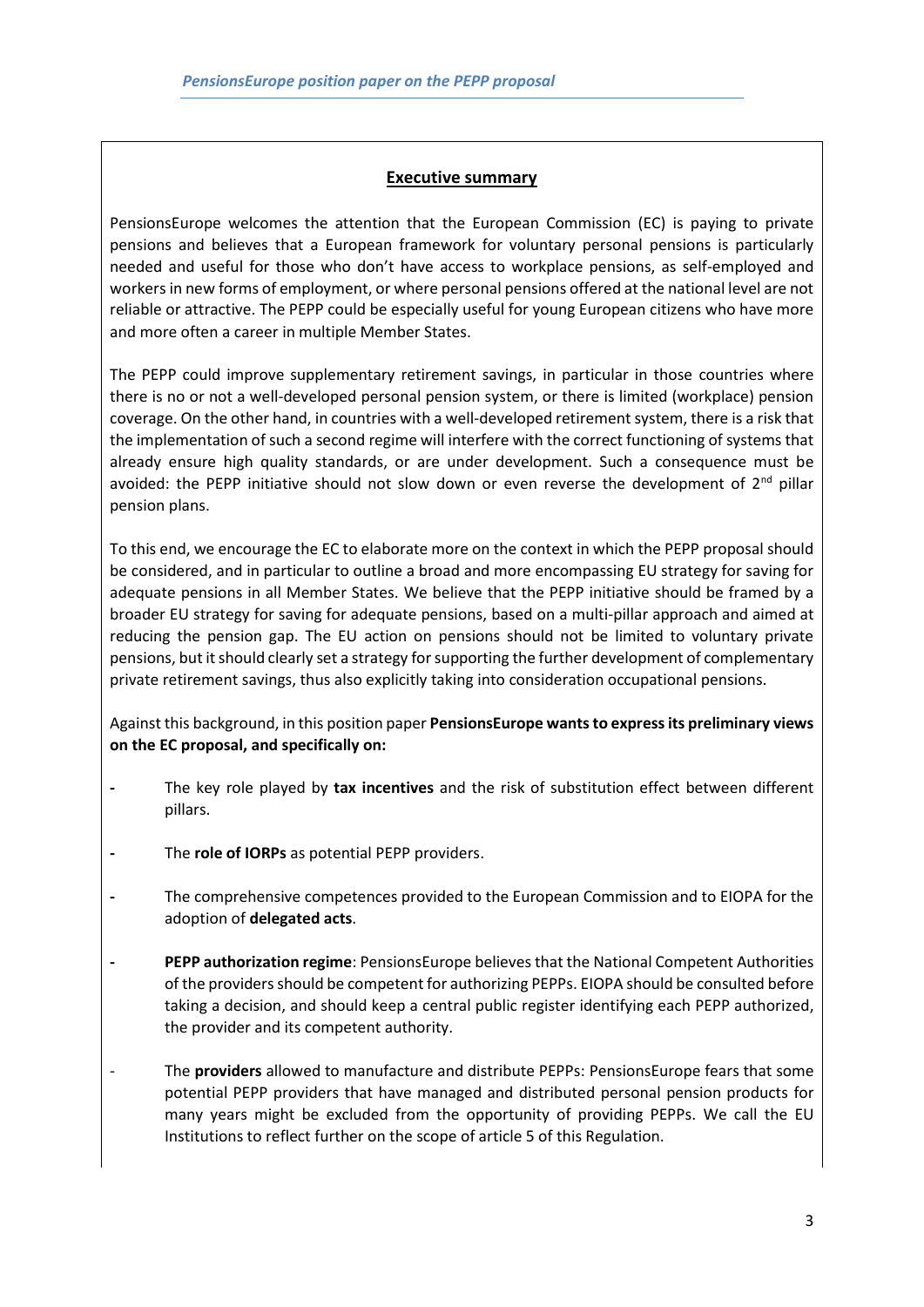- Portability service and compartments of the PEPP. PensionsEurope believes that the requirement set by the EC proposal to offer national compartments for all Member States at the latest three years after the entry into application of the Regulation will represent a significant burden for providers willing to enter the PEPP market. Different kind of solutions could here be envisaged.
- **- PEPP distribution regime**: the PEPP Regulation should define uniform distribution rules applicable to all PEPPs in order to create an effective level playing field among different providers as well as among same providers established in different Member States.
- **- PEPP information requirements**: any information requirement should be tailored to the specific nature of the PEPP and the PEPP Regulation should include a precise list of relevant information for the saver. PensionsEurope has extensively worked on a proposal on the information to be included in the PEPP Key Information Document and in the PEPP Benefit Statement. You can find it in Annex I.
- **- Investment options**: PensionsEurope agrees that the investment options should be limited in number, and there should be a default option. However, we believe that further clarification is needed on the precise conditions that the different options must satisfy. We believe that the PEPP Regulation should allow providers to include a capital guarantee or other risk-mitigation strategies (e.g. life-cycle strategies) in the default option.
- **- Switching of PEPP providers**: more flexibility should be given to PEPP providers to determine how frequently PEPP savers have the right to switch, provided that this should be allowed at least every 5 years.
- **- Decumulation phase**: PensionsEurope welcomes the flexibility proposed by the EC, and highlights that the success of the PEPP will indeed depend on whether it is flexible enough to accommodate the needs and the business models of different kind of investors.

PensionsEurope is committed to work closely with the EU Institutions to ensure that the final outcomes of the negotiations will lead to the introduction of a pan-European pension product that meets the needs of people wishing to save for retirement and that represents a valuable investment opportunity for pension providers. If properly designed, the PEPP could contribute to the enhancement of complementary retirement savings in the EU.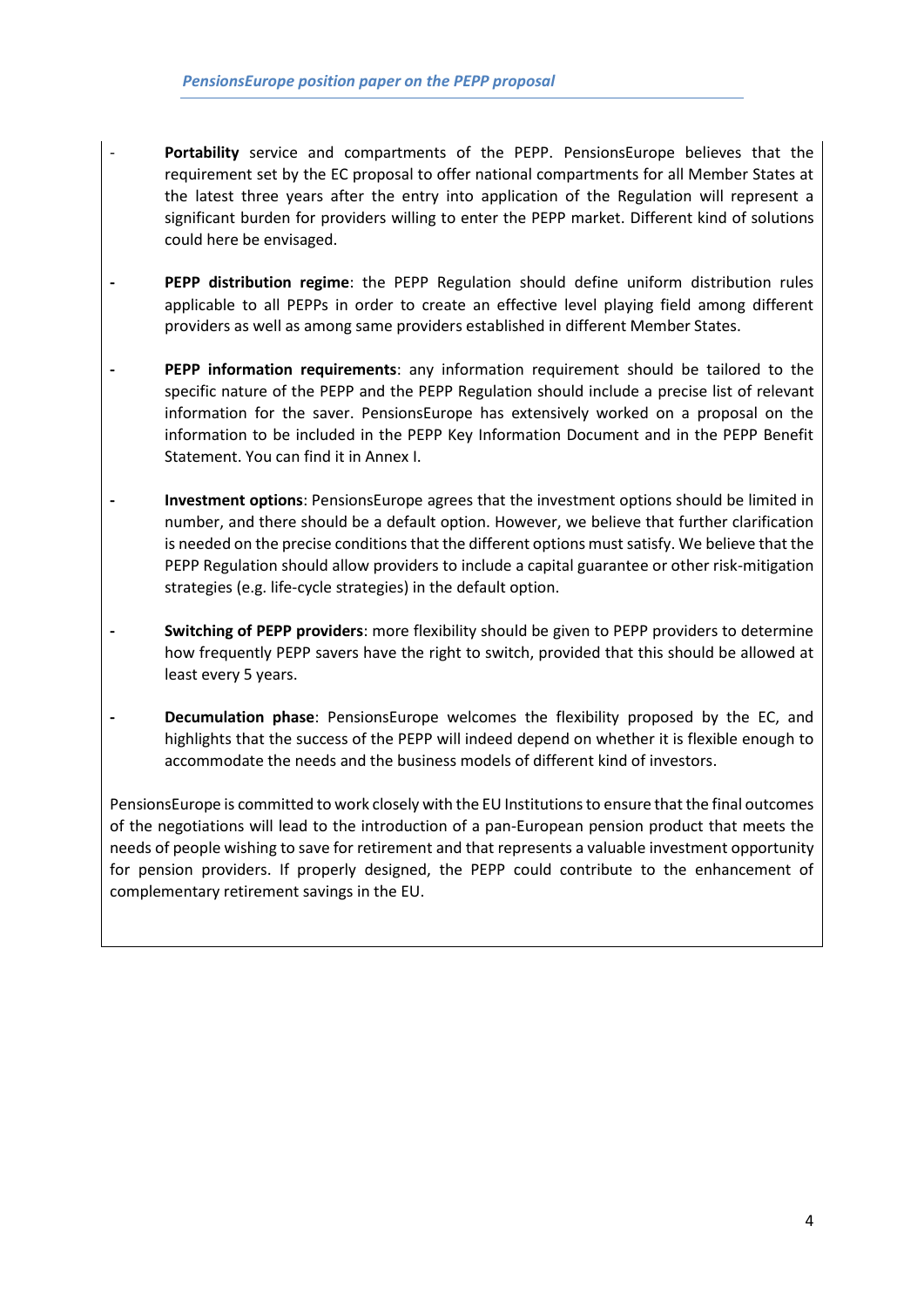## **Background information**

Following up to the work carried out by EIOPA on personal pensions and the public consultation of the EU Commission on a potential EU personal pension framework in 2016, on 29 June 2017 the European Commission adopted a proposal for a Regulation on a Pan-European Personal Pension Product (PEPP). The proposal is accompanied by a recommendation on the tax treatment of personal pension products, foremost the PEPP.

The PEPP Regulation lays down uniform rules on the authorization, manufacturing, distribution and supervision of personal pension products that will be distributed in the Union under the PEPP label. The PEPP will be a 2<sup>nd</sup> regime voluntary personal pension product that will offer consumers a new pan-European option to save for retirement.

In this paper PensionsEurope would like to express its preliminary views on th[e European Commission](http://eur-lex.europa.eu/legal-content/EN/TXT/PDF/?uri=CELEX:52017PC0343&from=EN)  [proposal for a Regulation of the European Parliament and of the Council on a pan-European Personal](http://eur-lex.europa.eu/legal-content/EN/TXT/PDF/?uri=CELEX:52017PC0343&from=EN)  [Pension Product \(PEPP\)](http://eur-lex.europa.eu/legal-content/EN/TXT/PDF/?uri=CELEX:52017PC0343&from=EN) and on the [European Commission Recommendation on the tax treatment of](https://ec.europa.eu/info/sites/info/files/170629-personal-pensions-recommendation_en.pdf)  [personal pension products, including the pan-European Personal Pension Product \(PEPP\).](https://ec.europa.eu/info/sites/info/files/170629-personal-pensions-recommendation_en.pdf)

## **General observations**

**.** 

**Problem definition and objectives: the need to frame the PEPP initiative into a wider EU-strategy on pensions**

**PensionsEurope welcomes the attention that the European Commission (EC) is paying to private pensions. PensionsEurope promotes good pensions for the people in Europe in all different shapes and forms including private pensions, even considering the bulk of the retirement income is and will continue to be provided by social security pensions and workplace pensions. PensionsEurope believes that a European framework for voluntary personal pensions is particularly needed and useful for those who don't have access to workplace pensions, as self-employed and workers in new forms of employment, or where personal pensions offered at the national level are not reliable or attractive. The PEPP could be especially useful for young European citizens who have more and more often a career in multiple Member States.** 

PensionsEurope supports the goals of the Capital Markets Union (CMU) and highlights that pension providers are key institutional investors that contribute widely to the development of the real economy and can drive growth by making long-term investments. Due to the long duration of their liabilities, they are natural long-term investors, and must therefore be considered key players for the success of the CMU project<sup>2</sup>. IORPs, in particular, are the long-term investors "par excellence", as also

<sup>&</sup>lt;sup>2</sup> For more information on the role of pension funds in the CMU see our publication: "How pension funds contribute to jobs and growth in Europe – [and how to strengthen their participation in the CMU](https://www.pensionseurope.eu/system/files/Pensions%20Europe%20CMU%20brochure.pdf)".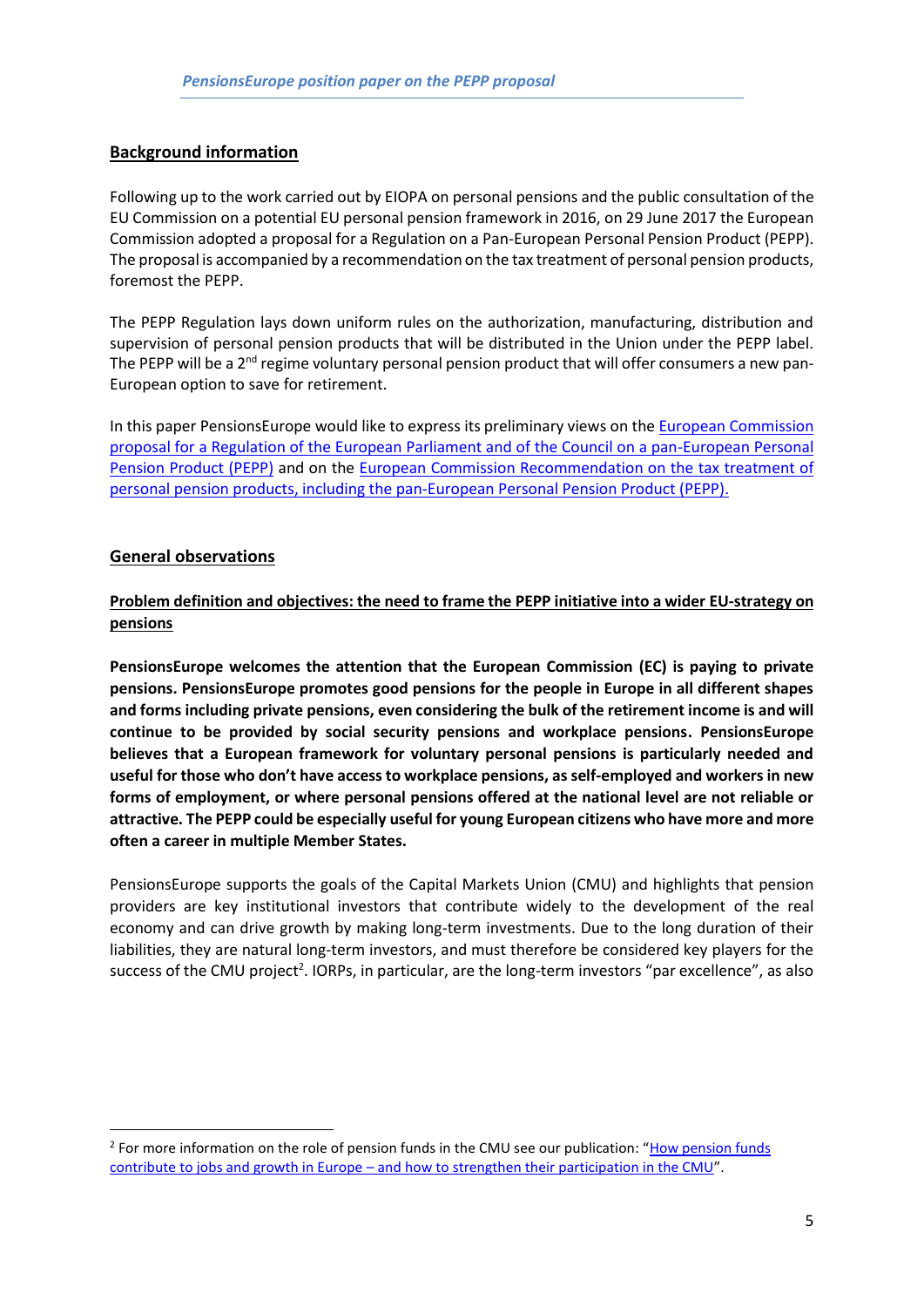confirmed by the Interim Report of the High-Level Expert Group on Sustainable Investing<sup>3</sup>, with  $\epsilon$  3.5 trillion<sup>4</sup>  $\epsilon$  of Assets under Management held in the EU28<sup>5</sup>.

PensionsEurope welcomes the introduction of a new 2<sup>nd</sup> regime for 3<sup>rd</sup> pillar product, as the PEPP could improve supplementary retirement savings, in particular in those countries where there is no or not a well-developed personal pension system, or there is limited (workplace) pension coverage. On the other hand, in Countries with a well-developed retirement system, there is a risk that the implementation of such a second regime will interfere with the correct functioning of systems that already ensure high quality standards, or are under development. Such a consequence must be avoided: the PEPP initiative should not slow down or even reverse the development of  $2^{nd}$  pillar pension plans.

To this end, in our opinion, the introduction of a new pan-European personal pension product cannot be regarded simply as a self-standing initiative aimed at better linking household savings to investment opportunities within the EU (i.e. a CMU-related objective), but it should be framed by a broader **EU strategy** for saving for adequate pensions based on a multi-pillar approach and aimed at reducing the pension gap<sup>6</sup>. Studies<sup>7</sup> show that individuals avoid taking decisions with an impact on the longer term, avoid risk taking, and avoid answering to complex questions. All this means that the contribution of the PEPP to adequate pension savings in EU might be limited and therefore should be accompanied by a long-term plan on pensions, including  $1<sup>st</sup>$  and  $2<sup>nd</sup>$  pillar pensions. The overarching goal of the PEPP should be to increase the overall number of people saving for retirement. PensionsEurope wants to stress that a well-developed  $1<sup>st</sup>$  and  $2<sup>nd</sup>$  pillar is crucial to provide an adequate income at retirement and to face the demographic challenge.

While agreeing on the importance of having a strong CMU that seeks to facilitate the flow of savings to long-term investments and removing obstacles to the free flow of capital across borders, PensionsEurope believes that finding a solution for closing the pension gap should also be regarded as one of the key general objectives of the PEPP proposal and of the EU strategy that should frame it. We note that the Impact Assessment (IA) accompanying the PEPP Regulation contains references to the pension gap, but it does not include it within its scope, and the Regulatory Scrutiny Board has expressed reservations aimed at removing such references from the report<sup>8</sup>. PensionsEurope believes

1

<sup>&</sup>lt;sup>3</sup> See HLEG on Sustainable Finance Interim Report, p. 35.

<sup>&</sup>lt;sup>4</sup> see "[EIOPA 2016 Market development report on occupational pensions and cross-](https://eiopa.europa.eu/Publications/Reports/EIOPA-BoS-16-222_2016%20market%20development%20report%202016.pdf)border IORP's", table D on p. 12; some occupational pensions are provided on the basis of Solvency-II and should still be added to this number.

<sup>&</sup>lt;sup>5</sup> This figure is higher than the Assets under Management currently held in relation to PPP's, which the IA puts at € 0,7 trillion (rising over a 10-year period to € 1.4 trillion in a baseline scenario without PEPP, to an optimal PEPP scenario of € 2.1 trillion). At first sight, it also seems probable that IORP's invest more in illiquid long-term investments than current PPP's.

<sup>6</sup> The pension gap is the difference (or gap) between the pension individuals on an aggregated basis can currently expect to receive (from a possible combination of state, workplace and personal pensions) and the amount individuals on an aggregated basis are likely to need for an adequate standard of living in retirement (IA, p. 94). The pension gap is mentioned in the IA but not in the text of the PEPP Regulation.

<sup>&</sup>lt;sup>7</sup> "The Economic Importance of Financial Literacy: Theory and Evidence", Lusardi, A and Mitchell O., Journal of economic literature 2014.

<sup>&</sup>lt;sup>8</sup> See [2nd opinion of the Regulatory Scrutiny Board](http://www.europarl.europa.eu/sides/getDoc.do?type=COMPARL&reference=PE-607.907&format=PDF&language=EN&secondRef=01), p.2: "The report should be further edited to fully focus on the prime CMU objective and remove remaining references linked to the objective of addressing the pension gap that should rather be presented as a potential long-term side impact".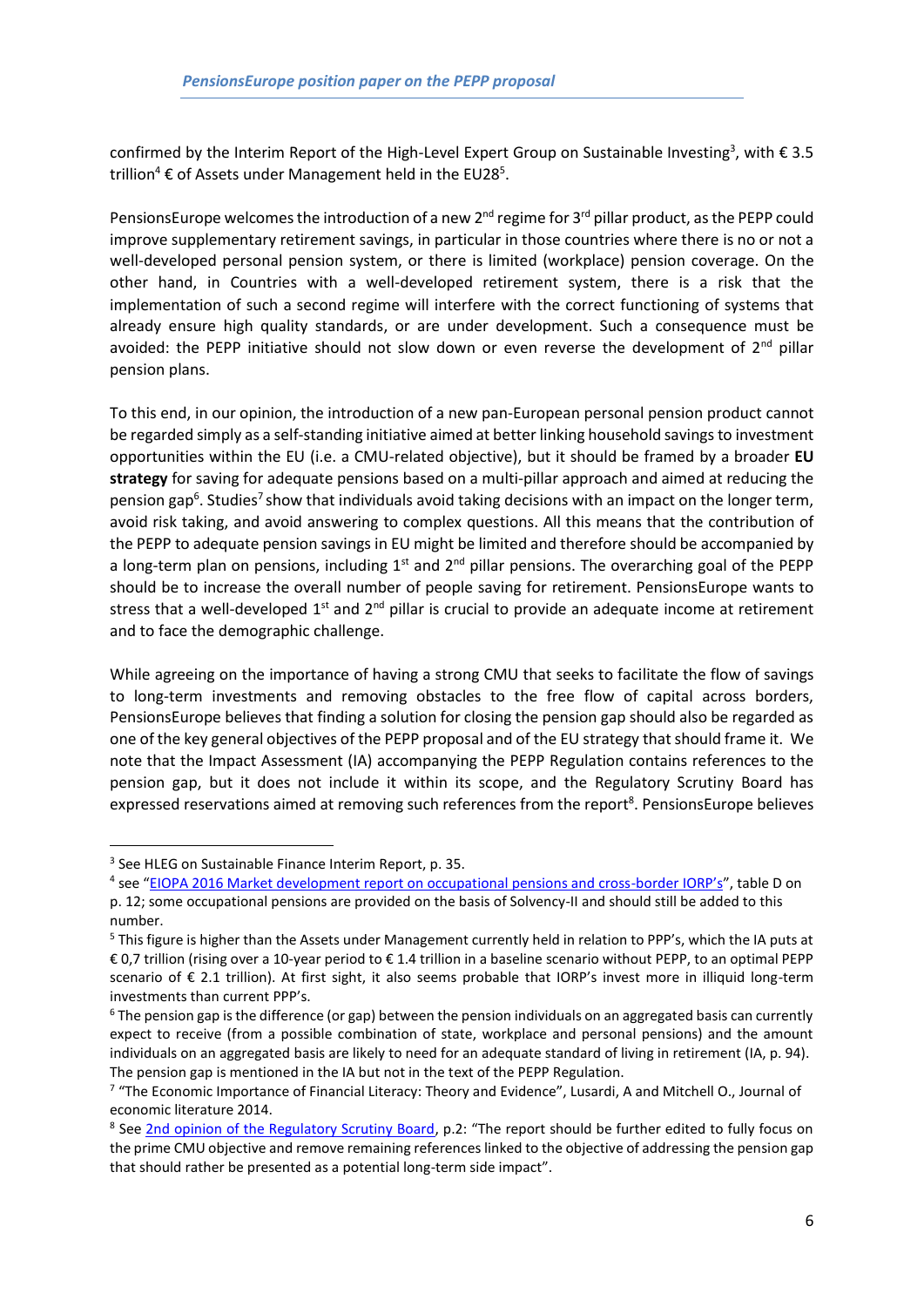that, besides the main drivers, problems, and consequences assessed in the IA<sup>9</sup>, it must be ensured that PEPPs will meet the needs of people wishing to save for retirement, contributing to address the demographic challenge and to provide for an adequate retirement income, taking also into account  $1<sup>st</sup>$ and  $2^{nd}$  pillar pensions<sup>10</sup>. Further considerations should therefore be given to other drivers that are currently left out of the scope of the assessment of this initiative.

**In our opinion, PEPPs cannot be considered as pure investment products, as they are connected with social policy in general and pension policy in particular, both prerogatives of the Member States.** Pension systems differ widely across Europe, having diverging importance/role of I, II and III Pillar, different types of pension arrangements and personal pension products, and, not least, differences between the individual's ability to save. Moreover, the overall social and economic situations differ between Member States and thus we believe that Member States are best positioned to take decisions about their own pension systems, and to value whether a product deserve a favourable tax treatment or not. Even acknowledging that the PEPP is a 2<sup>nd</sup> regime pension framework that will stand alongside national regimes, we would like to stress that the proposed regulation would not built supplementary retirement provision from scratch, but will have to be insert in, and adapted to, the different existing pension systems already in place.

## **Because of these concerns we encourage the European Commission to elaborate more on the context in which the PEPP proposal should be considered, and in particular to outline a broad and more encompassing EU strategy for saving for adequate pensions in all Member States.**

Today the majority of people simply is not subscribed to voluntary supplementary pension products<sup>11</sup>, and the reasons for this are the most varied, including the lack of financial means to invest for retirement, lack of financial literacy and of information on their future retirement income, as well as the lack of trust in financial institutions, etc. No single (EU) policy measure alone will close the pension gap, but a coordinated mix of measures could help Member States and the social partners to tackle this important issue that will be particularly relevant to future generations. Overarching issues such as demographics, adequacy of the retirement income, financial literacy and awareness about the importance of saving for retirement should be adequately considered by this proposal.

In line with the 2012 White Paper on pensions $^{12}$ , an EU action on pensions should not be limited to voluntary private pensions, but it should clearly set a strategy for supporting the further development of complementary private retirement savings, thus also explicitly taking into consideration **occupational pensions**. We believe that appropriate action is needed to further improve occupational pension schemes, as today IORPs are very unevenly spread over Member States or, in other words, in several Member States there could be room for further encouragement of the development of  $2^{nd}$ pillar pensions and the IORP II Directive provides a good base for this in recital 20<sup>13</sup>. We call for the European Commission to promote multi-pillar pension systems, and to establish the High-Level group

1

<sup>&</sup>lt;sup>9</sup> Chapter 2 of the IA, p. 9-24.

<sup>&</sup>lt;sup>10</sup> The IA accompanying the Regulation leaves out of its scope important drivers (see problem tree page 26).

 $11$  According to the IA (p. 11) only 67 million people, out of a total EU population of 243 million between 25-59 years old (27% of the total) are currently voluntarily subscribed to financial products with a long-term perspective.

<sup>&</sup>lt;sup>12</sup> White Paper 'An Agenda for Adequate, Safe and Sustainable Pensions' ( $COM(2012)$  55 final).

<sup>&</sup>lt;sup>13</sup> "Taking into account the need to further improve occupational retirement provision, the Commission should provide significant added value at Union level by undertaking further steps in supporting Member States' cooperation with social partners in the improvement of second pillar pension schemes and by establishing a high level group of experts to enhance second pillar retirement savings in Member States, including the promotion of the exchange of best practices between Member States, in particular with regard to cross-border activity."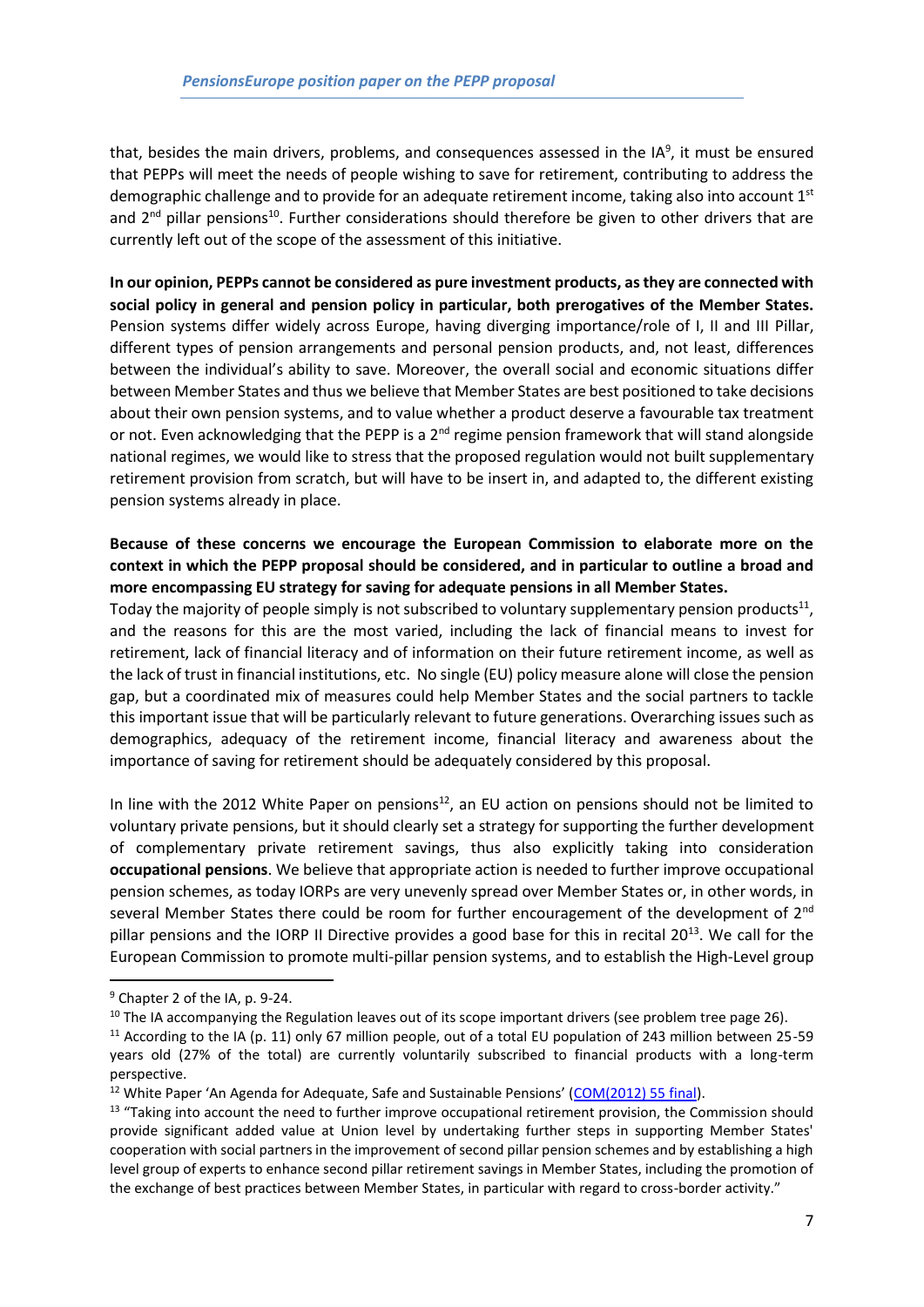of experts that should enhance second pillar retirement savings in Member States, including the promotion of the exchange of best practices between them.

#### **Potential market uptake: the key role of tax incentives and the risk of substitution effect**

The IA accompanying the PEPP proposal states that "the volumes of PPPs combined with the PEPP could reach EUR 2.1 trillion by 2030 in the most favourable scenario whereby the PEPP would be granted a favourable tax treatment in all Member States. This implies that the introduction of the PEPP would contribute to 50% of the growth on the whole personal pension market between now and 2030. This estimate is based on the favourable assumption that PEPP would receive the same tax treatment as existing PPPs in all Member States under the baseline scenario. Should the favourable treatment of the PEPP be limited to fewer Member States, or even absent, the development of the PEPP would be sufficiently lower. Should no favourable tax treatment be granted, savers would be disincentivised to contribute to a PEPP and this would result in an outcome close to the baseline scenario of EUR 1.4 trillion"<sup>14</sup>.

In several instances in the IA the importance of the availability of **national tax incentives**for retirement savings is rightly underlined. It is worth noting that the IA points out that without tax incentives, the PEPP will not lead to any growth of the pensions market. The overall success of this EU initiative is therefore closely linked to the voluntary up-take of the EC Recommendation, subjected to a unilateral decision by each Member State.

It is clear that the market appetite for such product will vary upon Countries, as its take-up will be influenced by the overall design of the pension system, by the generosity of public and occupational pensions, by the tax framework for PEPP and by the ability of the individuals to set additional money aside for retirement (a factor which has not been analysed in the Impact Assessment).

The tax treatment that each country will grant to the PEPP will have to take into consideration the current design of its pension system, especially in the numerous EU countries that already provide safe, adequate and sustainable pensions to their citizens.

We want to highlight that any decision on the pension system design is, and should remain, a Member State responsibility. In this respect, we believe that more clarity is needed that PEPP is intended as an addition to both  $1^{st}$  and  $2^{nd}$  pillar pensions and therefore it is not intended to replace  $2^{nd}$  pillar occupational pensions<sup>15</sup>. Even if the PEPP Regulation would make this statement, contributions could still be moved from existing second and third pillar pension schemes into the PEPP, in particular if the tax framework for the PEPP is generous or if tax incentives for other pension products are reduced to finance the PEPP tax incentive. The IA currently unknowledges that **substitution** might occur<sup>16</sup>, but it does not provide further analysis.

**.** 

<sup>14</sup> see IA p. 34-35

<sup>&</sup>lt;sup>15</sup> Presently this is not entirely clear from the text, see for instance recital 11 "This framework will not replace or harmonize existing national *personal* pension scheme".

<sup>&</sup>lt;sup>16</sup> See IA, p.34: "[...] the uptake of the PEPP could potentially consist of an important substitution effect whereby funds currently saved in deposits, other investment products or even existing PPPs would be redirected towards the PEPP. Consequently, only a limited part of the PEPP uptake would be incremental savings".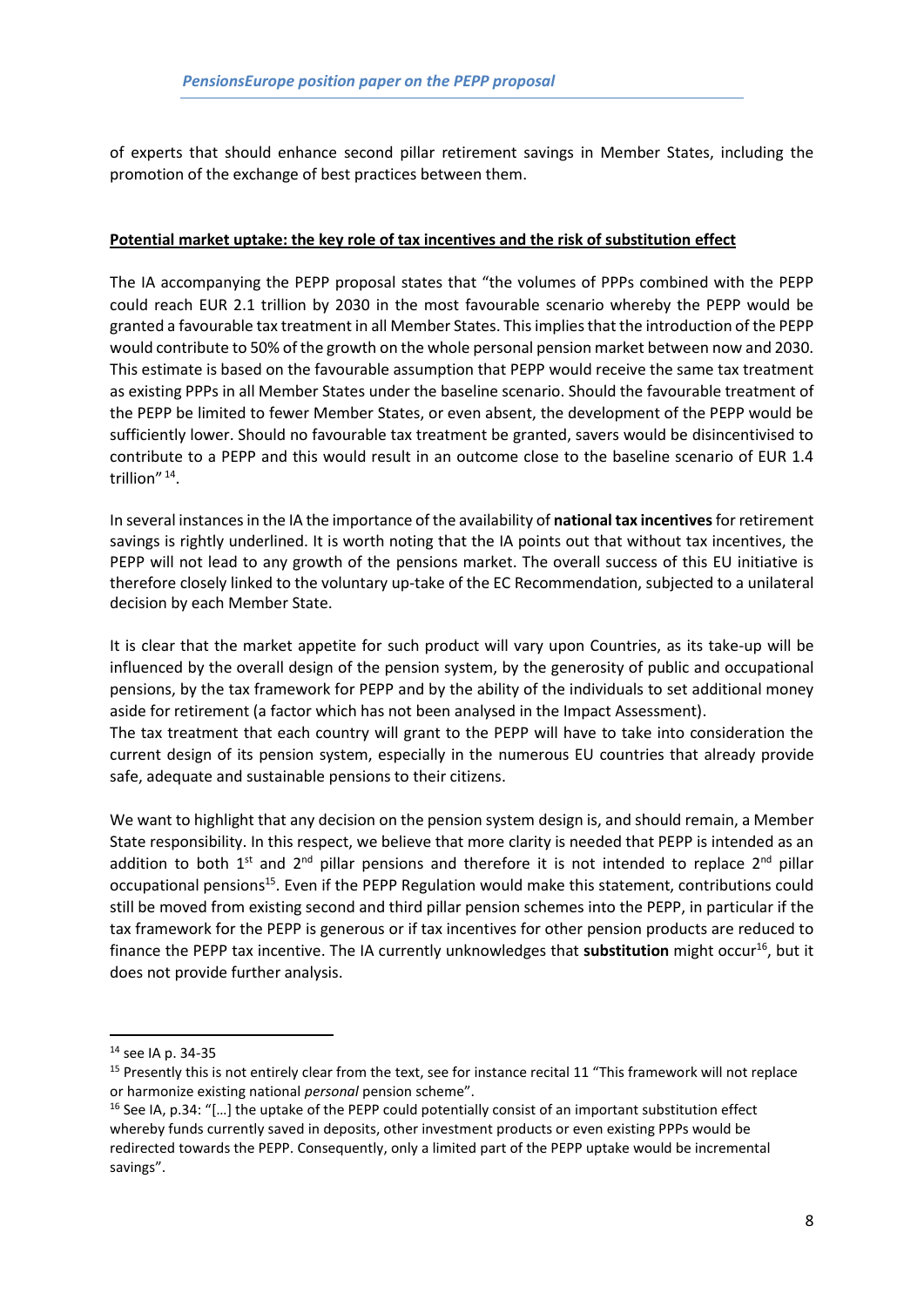All in all, **PensionsEurope hopes that the PEPP proposal will lead to a measurable growth of the number of European citizens saving for adequate pensions, accounting for both occupational and personal pensions: any form of substitution from 2nd pillar pensions to 3rd pillar pensions should be avoided**. In that respect, we are concerned that, notwithstanding with the considerations made in the  $IA<sup>17</sup>$ , all the projections made on the future market up-take assume that there will not be any substitution effect at all<sup>18</sup>. From our perspective, this is unrealistic. Consequently, we think that the Key Performance Indicators ("KPI's") in the  $IA^{19}$  are inadequate, as they should also consider the total asset under management of all supplementary pensions savings, and not only PPPs.

## **Role of IORPs**

The PEPP proposal introduces a new pan-European product that is offered alongside national pension product regimes by a defined set of providers already authorized under relevant EU law, among which IORPs. PensionsEurope believes that further clarifications are needed on the role of IORPs in the context of PEPP.

In principle, PensionsEurope supports the inclusion of IORPs as potential PEPP providers. However, if the PEPP Regulation will allow IORPs to offer PEPPs, it is important that:

- With a view to legal certainty, the PEPP Regulation shall not interfere with / change the IORP Directive and/or national law as regards the position of IORPs in any way. The definition of IORPs in article 6 of the IORP II Directive, read together with the first paragraph of article 7 of the IORP II directive, allows IORPs to offer individual pensions, but only in the context of an agreement or contract agreed between employer(s) and employee(s) or for the self-employed, on condition that the law of both home and host state allow for this. Given this starting point it is not entirely clear how some of the articles of the new PEPP proposal relate to the IORP II Directive. For instance, in case a member of an IORP with a PEPP provided by the IORP related to his employer would start working for another employer not bound by the original contract between employer(s) and employee(s) or becomes self-employed, and either home or host state does not allow a role for an IORP. It is important that the EU legislators take into consideration the relation between the IORP II Directive and the PEPP Regulation. We believe that the *lex specialis* principle does not apply in this specific case, as there is a collision of two sets of rules that are both specific and deals with different topics. Product regulation on third pillar pensions and the one hand, and prudential regulation of second pillar pension institutions on the other. This leads us to the conclusion that the regulation needs to respect the role of IORPs as recently legislated in the IORP II, e.g. drafting the text of the PEPP Regulation in such a way that allows Member States to limit the role of IORPs when there is a strong and valid reason to do so.
- the PEPP Regulation will respect the specific nature of an IORP. IORPs are defined in Recital 32 of the IORP II directive as "*pension institutions with a social purpose that provide financial services. They are responsible for the provision of occupational retirement benefits and should therefore meet certain minimum prudential standards with respect to their activities and*

**.** 

<sup>&</sup>lt;sup>17</sup> see footnote 19.

<sup>18</sup> See IA, p. 61.

<sup>19</sup> IA, p. 66-67.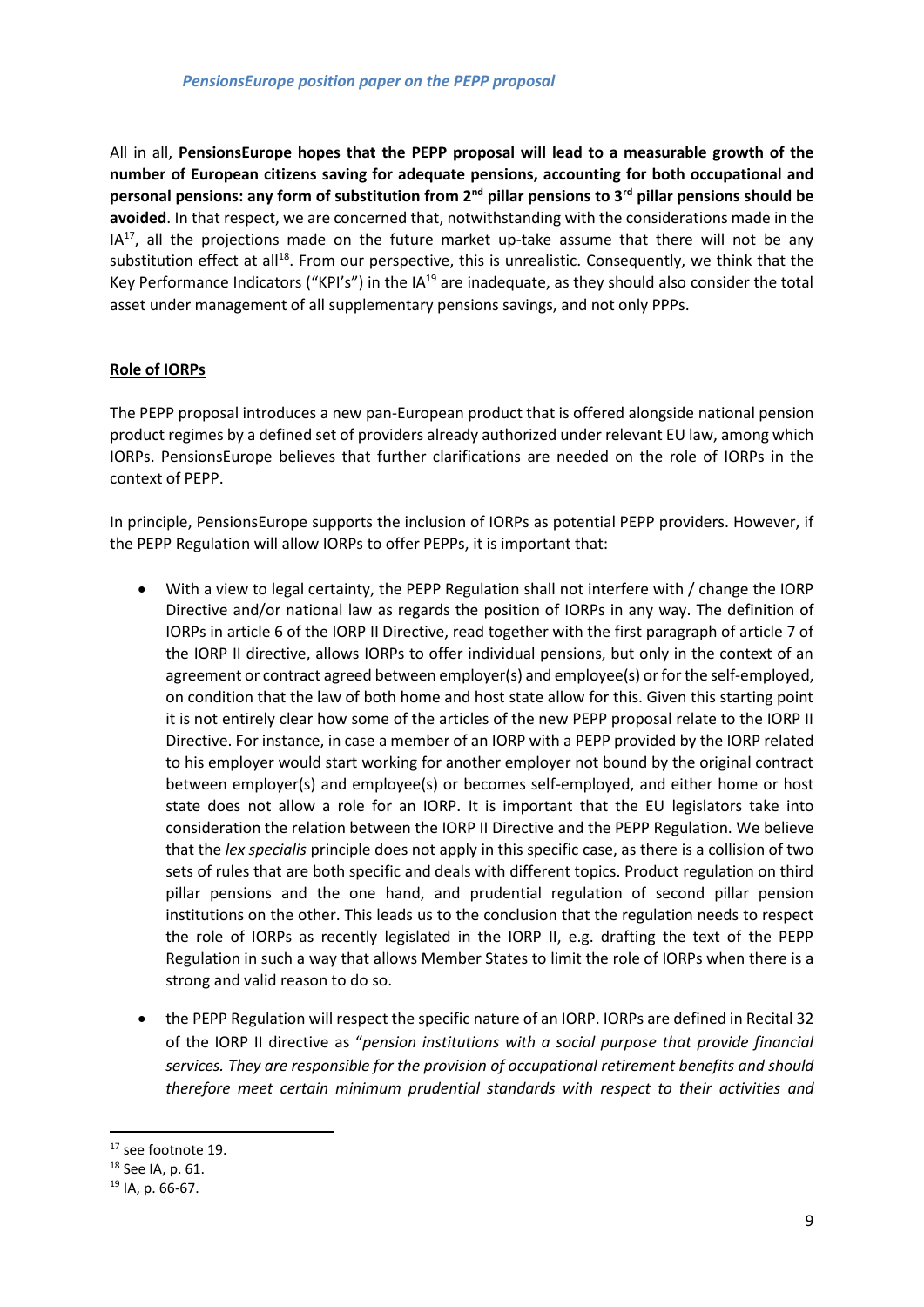*conditions of operation, taking into account national rules and traditions. However, such institutions should not be treated as purely financial service providers. Their social function and the triangular relationship between the employee, the employer and the IORP should be adequately acknowledged and supported as guiding principles of this Directive.*"

The PEPP Regulation should, for instance, refer to them in article 5 as potential "PEPP provider" and not as "financial undertaking".

- the PEPP Regulation will respect the specific structure of an IORP. IORPs are often governed by social partners and are subjected to a tailor-made supervision that incorporates national social and labour law and allows governance structures that are appropriate for the characteristics of the IORP.
- If IORPs provide PEPP, PEPP provisions need to be ringfenced from the provisions for occupational pensions.

#### **Comments on the tax recommendation**

Alongside with the PEPP Regulation, the European Commission has also adopted a recommendation that concerns Member States' application of tax rules to individuals who qualify as PEPP savers. In this recommendation, the Commission encourages Member States to grant PEPPs the same tax treatment as the one granted to national PPPs, once PEPPs are launched on the personal pension market, even in those cases where the PEPPs features do not match all the national criteria required by the Member State to grant tax relief to PPPs. Where Member States have more than one type of PPPs, they are encouraged to give PEPPs the most favourable tax treatment available to their PPPs.

In several instances in the IA the importance of the availability of national tax incentives for retirement savings is rightly underlined. As mentioned before, it is worth noting that the IA points out that without tax incentives, the PEPP will not lead to any growth of the PPP market. The Ernst & Young report<sup>20</sup> demonstrates that the description of national tax incentives is not a very straightforward and transparent exercise, and that many Member States operate more than one tax framework for different situations and/or pension products. The overall success of this EU initiative is therefore closely linked to the voluntary up-take of the EC Recommendation, subjected to a unilateral decision by each Member State, thus giving each Member State the opportunity to examine negative effects on the respective national pension framework.

That being said, we would like to raise some concerns related to the proposed solution on tax treatments:

• Pension policy and tax policy are prerogatives of the Member States. Pension systems differ widely across the EU, there are differences between first and second pillar pension provision and not least between the individual's ability to save. The financial situations of the Member States and the possibilities of granting a tax framework for pension savings are very different. This means that the tax framework is often related to social and economic goals, and that Member States are in the best position to make evaluations about their pensions systems and about which kind of pensions they want to favour.

1

<sup>&</sup>lt;sup>20</sup> [E&Y Study on the feasibility of a European Personal Pension Framework](https://ec.europa.eu/info/sites/info/files/170629-personal-pensions-study_en.pdf)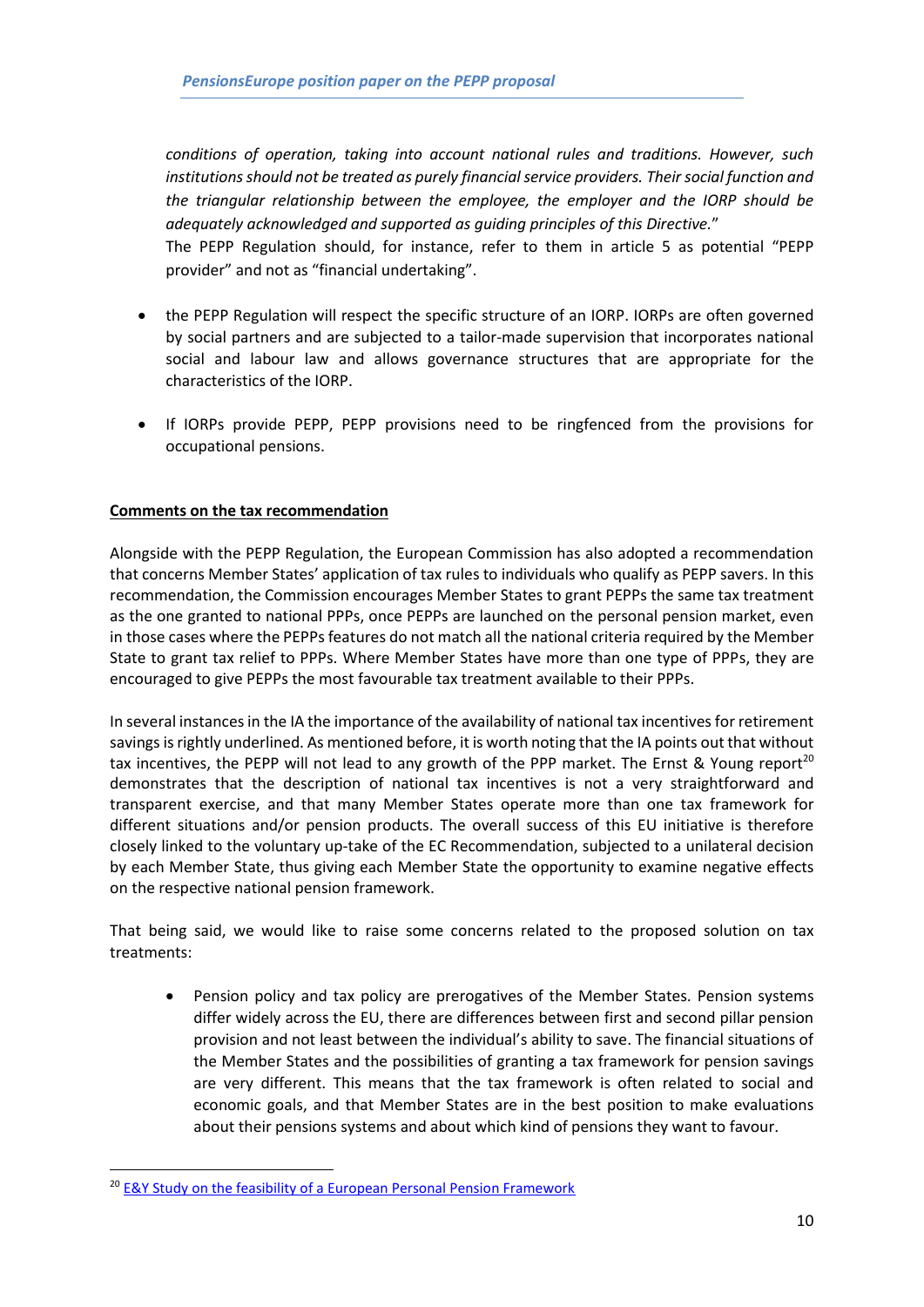- The recommendation to grant PEPPs with the most favourable tax treatment provided at national level to PPPs in those cases where Member States have more than one type of PPPs, needs to be further considered. We highlight that when a Member States has more than one type of PPPs with different tax treatment, often the most favourable tax treatment is granted to national products (and providers) that face stringent rules. If a Member State has national PPPs that grant the beneficiary with stricter rules than the PEPP, or which focus on a limited section of the population, it is not clear why the Member State should follow such recommendation. This would lead to a discrimination of national products, which from our perspective is not acceptable. We highlight that different tax treatments will lead providers to a heavy administrative work related to the management of different compartments (especially if providers will be obliged to open compartments in all Member States within 3 years). We stress that this will hinder the simplicity of the product for both the pension providers and the savers.
- Finally, PensionsEurope highlights that compartments should be built in order to prevent tax avoidance, for instance when a saver asks for a transfer from an EET/ETT regime to a TEE/TTE.

## **Delegated acts**

The proposal foresees delegated acts for conflicts of interest, inducements, selling PEPPs with and without advice, product oversight and governance requirements, provision of information during the contract term, reporting to national authorities, and investment options.

Considering the diversity of pension systems across the EU, we wonder whether the comprehensive competences provided to the European Commission and to EIOPA for the adoption of delegated acts are intended in the field of pensions. By means of delegated acts the regulation can be supplemented or amended by a simplified procedure which does not involve any control through Parliament or Council. PensionsEurope have reservations about the proposed use of delegated acts in this Regulation.

#### **Other key considerations related to specific PEPP features**

#### **Authorization regime**

The PEPP Regulation (art. 4) empowers EIOPA to authorize PEPP products. Once the product is authorized, the PEPP provider/distributor is entitled to manufacture and distribute the PEPP in all Member States. In the proposed Regulation, the national competent authority of the applicant "shall be consulted by EIOPA before taking a decision" (art. 6).

Pensions Europe proposes that the National Competent Authority of the provider oversees the authorization of the PEPP. We think that empowering EIOPA of authorizing PEPPs would need complex procedures to regulate the division of tasks between EIOPA and NCAs. In our view, EIOPA should be consulted before taking a decision, and should keep a central public register identifying each PEPP authorised, the provider and its competent authority.

#### **Providers allowed applying for the authorization of a PEPP**

Article 5 provides a closed list of financial institutions that may apply for authorization of a PEPP.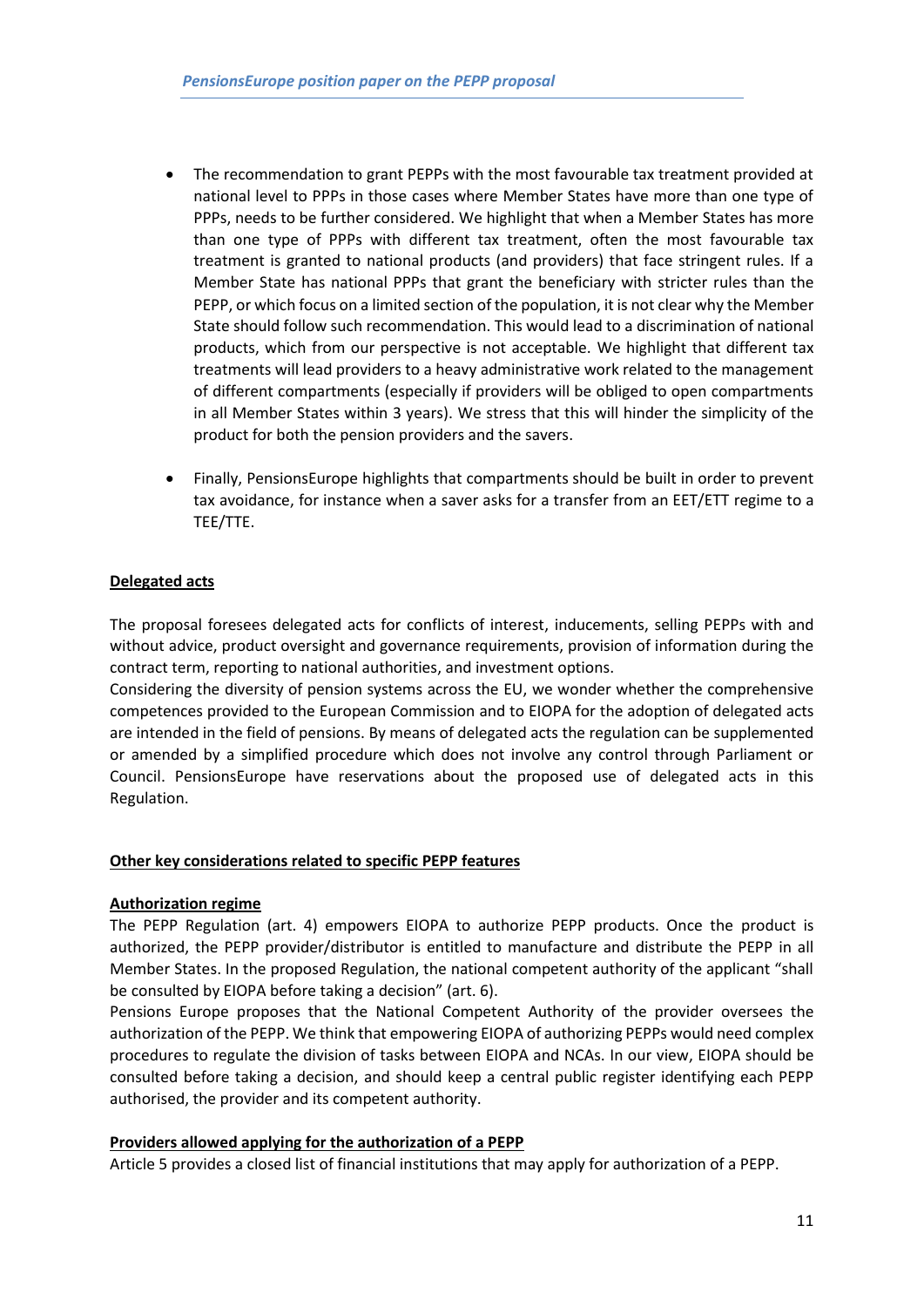PensionsEurope highlights that the PEPP Regulation, as proposed, may exclude from the provision of PEPPs entities that have managed and distributed PPPs for many years, but that are not covered by EU Regulations. In our view, the PEPP Regulation should allow other entities to apply for authorization of a PEPP, provided that they pass a previous screening, consisting in the validation by EIOPA that the regulation applicable to those entities is equivalent to that of the IORP Directive. Therefore, we would propose to add a new letter g) to the scope of article 5, for which we propose the following wording:

*(g) Other entities registered or authorized in accordance with provisions of Member States' laws to provide personal pension products as defined by Article 2 (1) of this Regulation, provided that these provisions are deemed equivalent by EIOPA to the rules laid down in Directive 2016/2341/EU of the European Parliament and of the Council.*

We believe that this approach fits with the philosophy of the Regulation, as it strengthens the single European market and its institutions.

Moreover, there are already precedents. For instance, the exemption from the clearing obligation for OTC derivatives provided by the Regulation (EU) No 648/2012 (EMIR), which ESMA granted to the Spanish Personal Pension Funds, after a favourable opinion from CNMV, in consideration of the regulatory equivalence regime with Occupational Pension Funds in IORP II Directive (Article 89.2 EMIR Regulation).

Finally, it avoids the incoherence of the third country regime. All the Directives referred to in Article 5 provide a third countries regime with the purpose of providing services to entities from third countries, always on the basis of the equivalence of the applicable rules and reciprocity. For instance, recital 64 AIFM Directive establishes that: "*…a basic principle of this Directive should be that a non-EU AIFM is to benefit from the rights conferred under this Directive, such as to market units or shares of AIFs throughout the Union with a passport, subject to its compliance with this Directive. This should ensure a level playing field between EU and non-EU AIFMs".* As a result, not including an option such as the proposal would lead to the unwanted situation that entities belonging to the categories on the list (investment Firms, Banks, Insurers or Management companies) but established in non-EU countries could be authorized to promote and distribute a PEPP, and on the contrary, entities such as Spanish EGFP ("Entidades Gestoras de Fondos de Pensiones" / Management Companies of Pension Funds), which belong to the EU and manage Individual Pension Plans in Spain since more than 30 years and channel more than 71,000 million € of 7 million participants, could not be authorized for this activity.

#### **Portability service and compartments of the PEPP**

In the context of the provision of the portability service, article 13 requires that each PEPP shall offer national compartments for all Member States, upon request addressed to the PEPP provider, at the latest three years after the entry into application of the Regulation.

PensionsEurope recognises that portability is a key feature of the PEPP and of its pan-European character. However, we fear that such obligation will represent a significant burden for providers willing to enter the PEPP market. The obligation might render unattractive the product for both the provider and the consumer: on the on hand the provider will indeed be obliged to open compartments in all EU Member States, thus having to administrate each of them (contracts, languages, tax regimes, etc.). The risk is that only large providers who already operate across the EU and already have national experts in the different jurisdictions will be in the position of offering PEPPs. On the other hand, PEPP savers will have to sign a new contract for each compartment opened, thus finally ending in a burden for the attractiveness and simplicity of the product.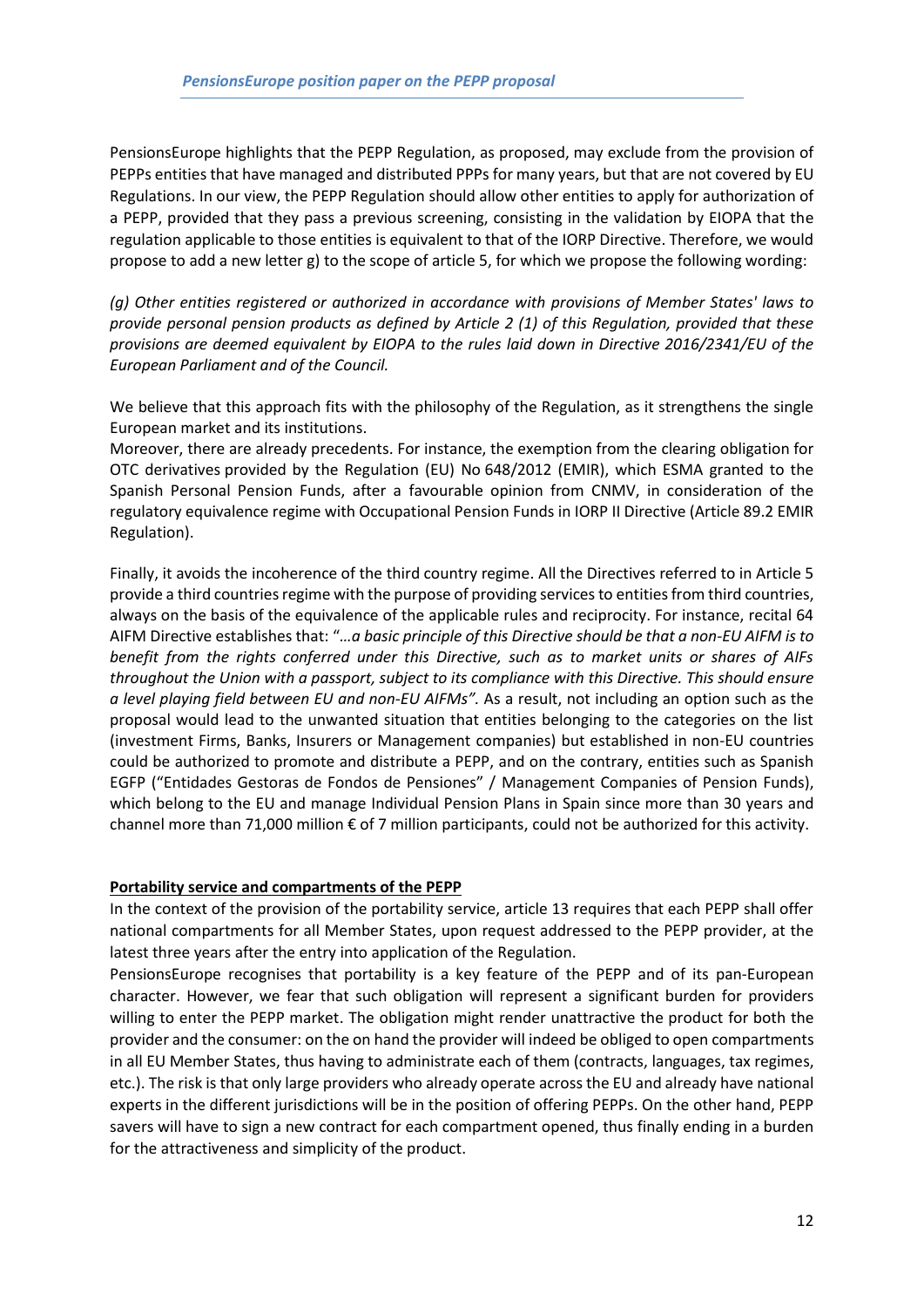PensionsEurope believes that the promotion of partnerships or agreements between PEPP providers could be a solution to be investigated in order to ensure the pan-European character of the PEPP and to lower the burden on providers.

Another solution could consist on extending the timeframe of three years to open compartments in each Member State to allow providers to amortize the related costs and investments (in terms of research, training, IT platforms, etc.).

Finally, we believe that further clarification and guidance on the concrete functioning of compartments and on the management of transfers of accumulated rights should be given. For instance, we see the need for further consideration to assess whether a transfer between compartments is efficient given the objective of long-term savings, and for clarification on the tax consequences for the individual and for the Member State concerned.

#### **PEPP distribution regime**

Contrary to the proposal of the European Commission, PensionsEurope believes that the PEPP Regulation should define uniform distribution rules applicable to all PEPPs in order to create an effective level playing field among different providers as well as among same providers established in different Member States. Since MiFID and IMD rules have been differently transposed in the Member States' national legislative framework, applying MiFID and IMD rules would create differences in the rules applicable to providers distributing the same PEPP in different Member States.

Furthermore, we support that – as proposed – at least the default option can be offered completely digitally, without a need for advice in another than digital form. This could contribute to the aim of the Commission of providing EU citizens with a new simple and cost-effective pension product.

More in general, it is key that the PEPP and its providers will not be burdened with too many costly requirements. This not only goes for the distribution, but also for other aspects, such as requiring PEPP providers to be able to handle all the legal regimes of tax law and social law in all Member States (see also further in this paper).

#### **PEPP information documents**

PensionsEurope agrees that having clear standardized information is crucial.

On the one hand, the PEPP Regulation models the pre-contractual information - PEPP Key Information Document (KID) - on the PRIIPs (art. 23). PensionsEurope highlights the fact that pension products are outside the scope of the PRIIPs Regulation (Article 2(2) of Regulation (EU) No 1286/2014) notably because it was acknowledged by policymakers during the PRIIPs Regulation legislative process that the KID may not be fitting for pension products. On the other hand, the content of the annual benefit statement, and pre-retirement and pay-out phase information follows that under the IORP II Directive. PensionsEurope believes that any information requirement should be tailored to the specific nature of the PEPP, that is not a pure investment product, nor an occupational pension scheme. The complexity introduced by different compartments requires that the related information needs to be aligned, preferably in a comparable way, with the regulations in each of the different Member States (retirement age, tax regime, payment options etc..).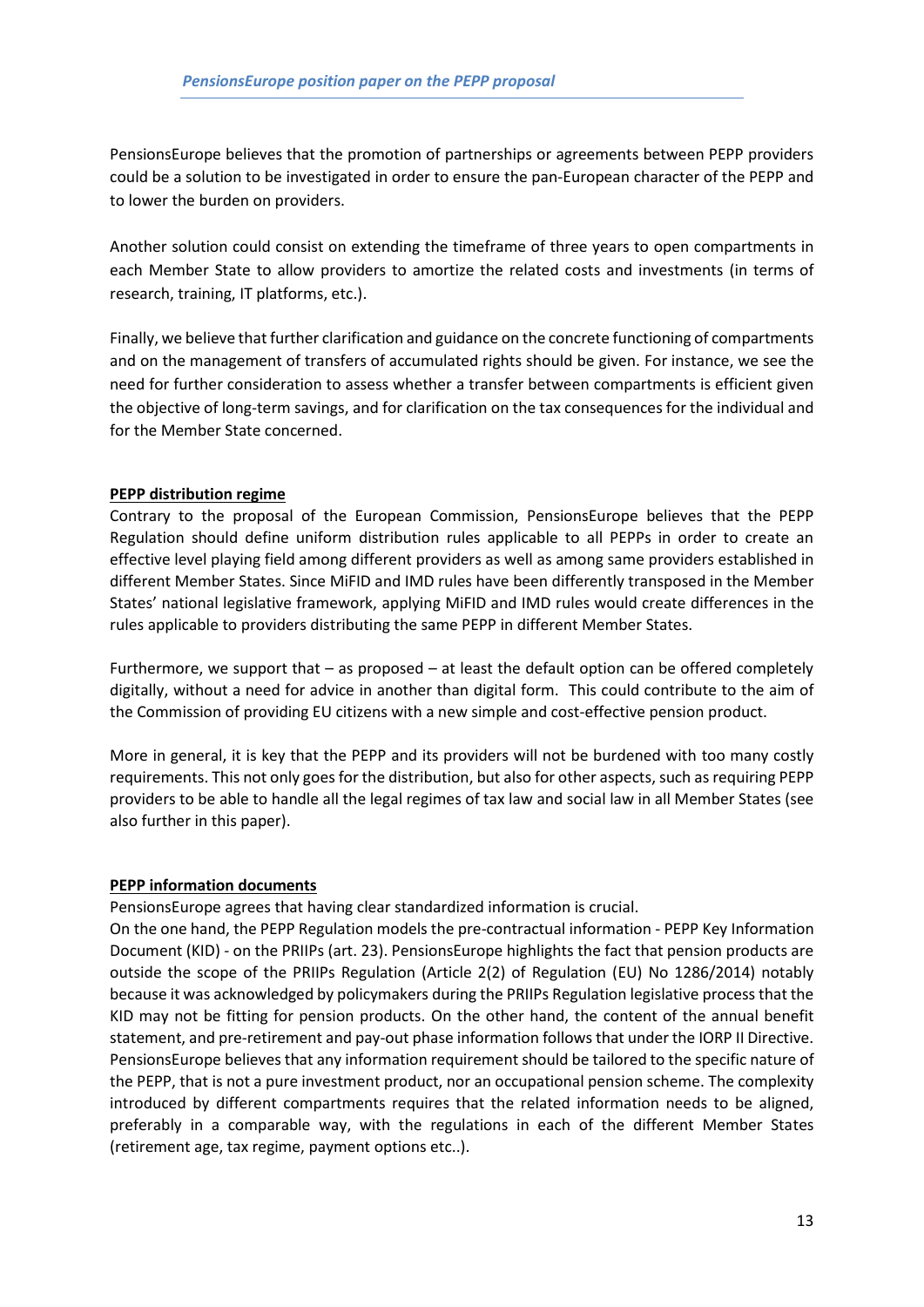PensionsEurope has extensively worked on a proposal on the information to be included in the PEPP Key Information Document and in the PEPP Benefit Statement. You can find it in Annex I.

#### **Investment rules**

PensionsEurope supports the proposal that PEPP providers invest in accordance with the "prudent person" principle. Indeed, an appropriate level of investment freedom should be allowed to PEPP providers.

As for the investment options, PensionsEurope agrees that these should be limited in number, and that there should be a default option. However, we believe that further clarification is needed on the precise conditions that the different options must satisfy.

The PEPP proposal includes a default investment option that "shall ensure capital protection for the PEPP saver, on the basis of a risk-mitigation technique that results in a safe investment strategy. Capital protection shall allow the PEPP saver to recoup the capital invested" (art. 37).

It is not clear from the wording of this article whether this implies a capital guarantee or also allows risk-mitigation strategies such as de-risking life-cycling. PensionsEurope believes that the PEPP Regulation should allow providers to include a capital guarantee or other risk-mitigation strategies in the default option, as we believe that the investment approach that would be required from having a capital guarantee would not be compatible with the types of investments envisaged by the CMU. When a capital guarantee is provided, it should be a long-term guarantee (until retirement) and it should not apply to investment switches in between.

PensionsEurope furthermore notes that the provision on investment rules in the PEPP-proposal (article 33) is almost an identical copy of article 19 of the IORP II Directive, but we do not understand the reason why the clause on ESG has been left out $^{21}$ .

Finally, we believe that further clarification of the rules on the alternative investment options is needed: article 38.1 states that "if PEPP providers offer alternative investment options, at least one of them shall offer a cost-effective investment option to PEPP savers". It is not clear if this refers to an index-tracking fund (or something which is similarly cheap to provide). In our view, in general terms, all options should be cost-effective.

#### **Switching of PEPP providers**

**.** 

The PEPP Regulation allows a PEPP saver to switch providers no more frequently than once every 5 years. PensionsEurope welcomes the proposal of having minimum holding periods, but suggests that more flexibility should be given to allow PEPP providers to determine how frequently PEPP savers have the right to switch. We believe that it should be up to the provider to decide how frequently the switching service can be asked, provided that it must be allowed at least once every 5 years.

PensionsEurope also highlights that it is not clear how switching would work when the switching service is requested between different types of providers. Furthermore, we question how switching can be aligned with the long-term savings objective of the PEPP.

<sup>&</sup>lt;sup>21</sup> "within the prudent person rule, Member States shall allow [PEPP providers] to take into account the potential long-term impact of investment decisions on environmental, social and governance factors"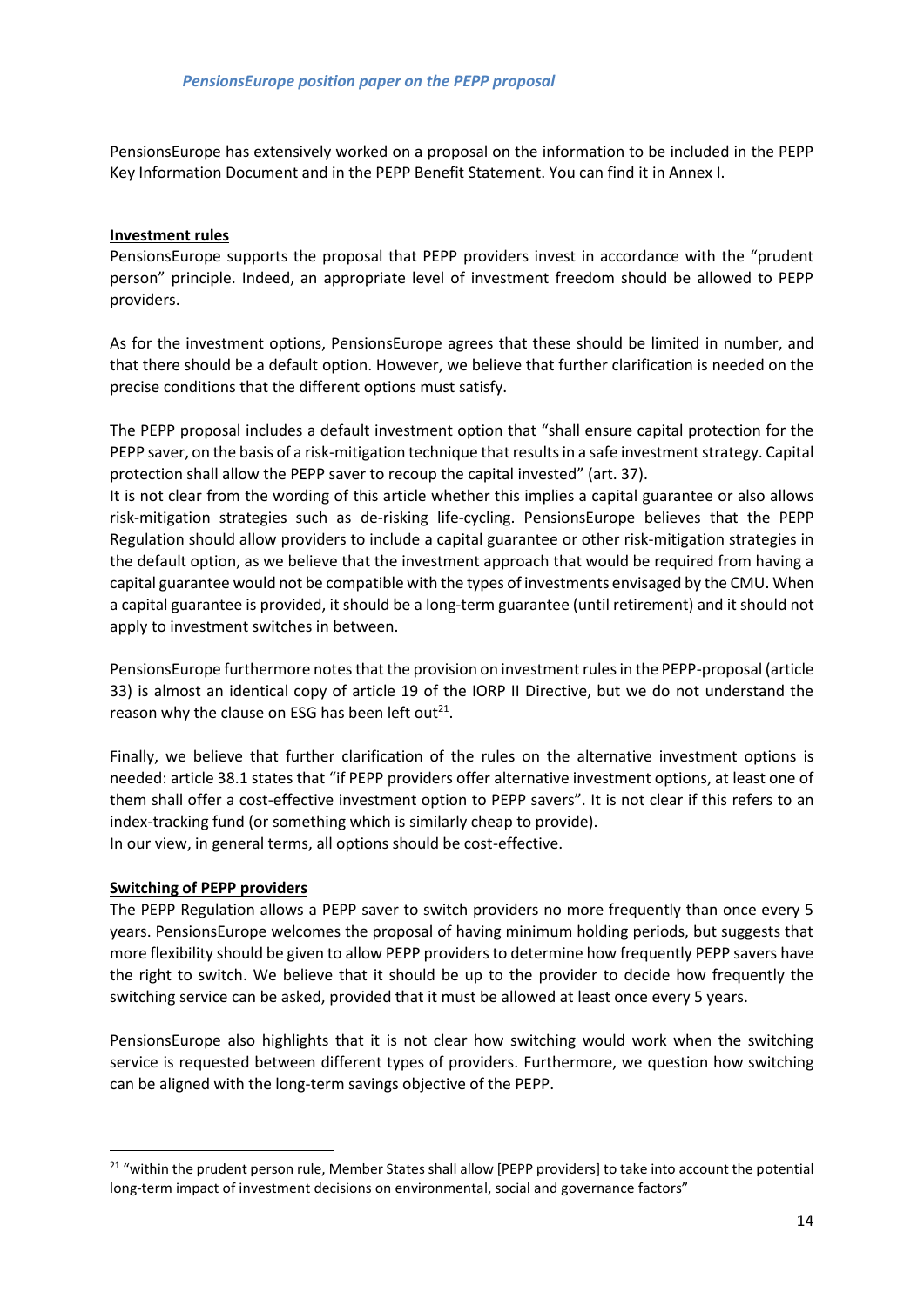Finally, we believe that the PEPP Regulation should be clearer in stating that what is switched are the amounts, not the assets.

#### **Decumulation phase**

PensionsEurope welcomes the flexibility proposed by article 52 on the pay-out phase to offer a broad range of pay-out options including annuities, lump sums, drawdown payments, or combinations of these forms. We believe that the success of the PEPP will indeed depend on whether it is flexible enough to accommodate the needs and the business models of different kind of investors.

PensionsEurope highlights that such flexibility must be read in close relation with the freedom of choice of each Member State to favour (for instance through a more favourable tax treatment) one form of pay-out instead of another (e.g. different tax reliefs for lump sums).

Finally, PensionsEurope wants to highlight that introducing the possibility to switch providers during both the accumulation and decumulation phase (see recital 41) and to reconsider the choice of the pay-out option foreseen in article 52 would make it difficult to provide annuities.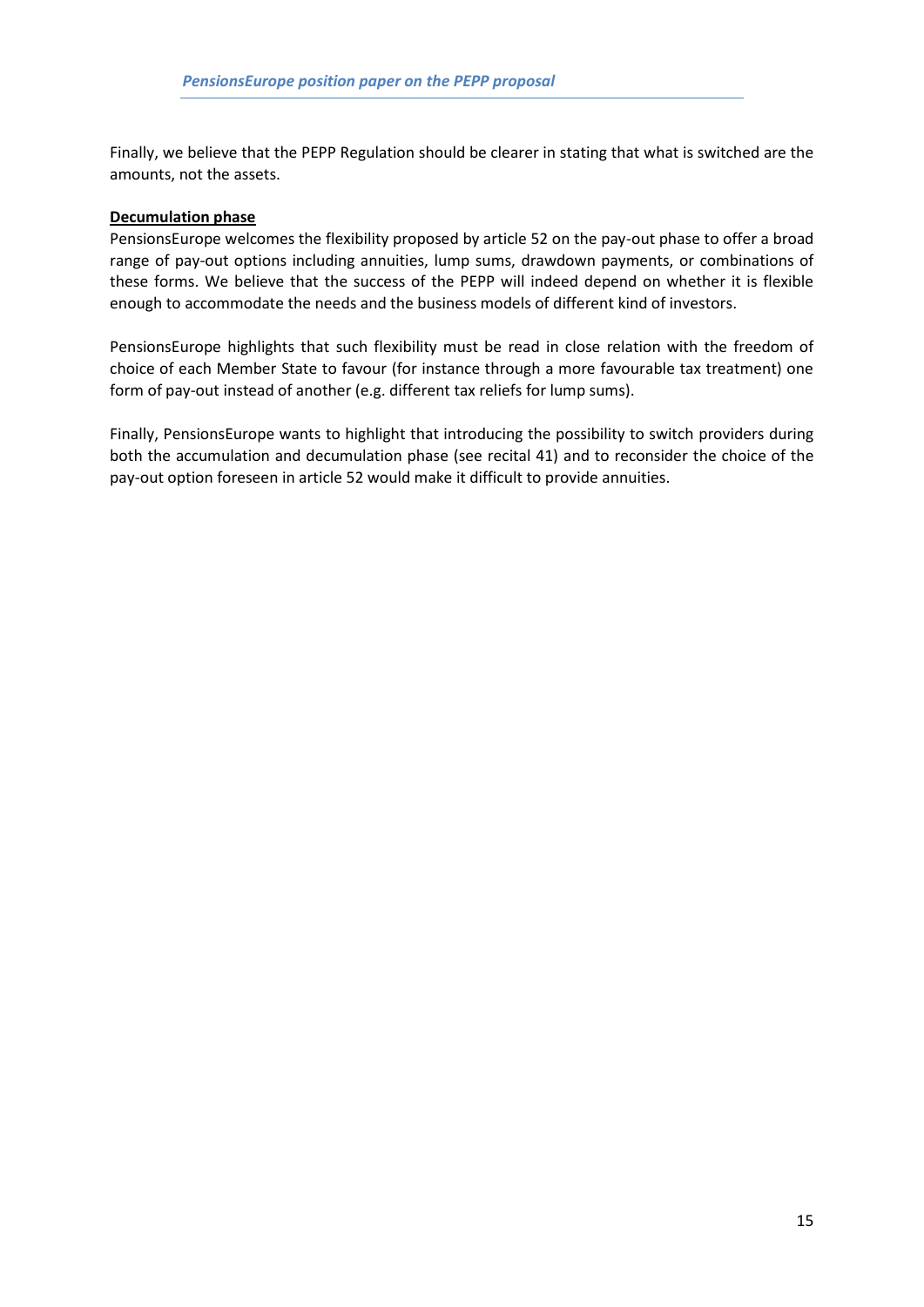## **ANNEX I: PensionsEurope proposal on a PEPP Key Information Document and on a PEPP Benefit Statement**

PensionsEurope believes that any information requirement should be tailored to the specific nature of the PEPP and the PEPP Regulation should include a precise list of relevant information to be included in the PEPP KID and in the PEPP Benefit Statement for the saver. PensionsEurope has worked on a proposal on the information to be included in:

- 1. Pre-contractual information (PEPP Key Information Document);
- 2. Information during the term of the contract (PEPP Benefit Statement).

## **1. PEPP Key Information Document**

| <b>TYPE OF INFORMATION</b>                 | <b>DESCRIPTION</b>                                                                                                                                                                                                                                                                       |
|--------------------------------------------|------------------------------------------------------------------------------------------------------------------------------------------------------------------------------------------------------------------------------------------------------------------------------------------|
| Name of the PEPP                           |                                                                                                                                                                                                                                                                                          |
| Name of the provider                       |                                                                                                                                                                                                                                                                                          |
| Type of PEPP                               |                                                                                                                                                                                                                                                                                          |
| Investment options                         |                                                                                                                                                                                                                                                                                          |
| Default option<br>$\overline{\phantom{a}}$ |                                                                                                                                                                                                                                                                                          |
| Alternative option 1                       |                                                                                                                                                                                                                                                                                          |
| Alternative option 2                       |                                                                                                                                                                                                                                                                                          |
| Alternative option 3<br>$\blacksquare$     |                                                                                                                                                                                                                                                                                          |
| Alternative option 4<br>$\blacksquare$     |                                                                                                                                                                                                                                                                                          |
| Costs and charges                          | Includes a description of every type of cost and charge,<br>both during the term of the contract and the payout<br>phase                                                                                                                                                                 |
| Guarantee (if any)                         |                                                                                                                                                                                                                                                                                          |
| Past performance                           | This should include information on the past<br>performance of the PEPP scheme as a whole or, where<br>relevant, of the PEPP saver's investment option. The<br>past performances are presented in a chart covering<br>performance for any years available and up to the last<br>10 years. |
| Decumulation phase                         | It illustrates the possible alternative payout options<br>that can be chosen by the investor                                                                                                                                                                                             |
| Pay-out option 1                           |                                                                                                                                                                                                                                                                                          |
| Pay-out option 2                           |                                                                                                                                                                                                                                                                                          |
| Pay-out option 3                           |                                                                                                                                                                                                                                                                                          |
| Portability service                        | The section describes how the portability service is<br>provided and to which Countries it is immediately<br>available                                                                                                                                                                   |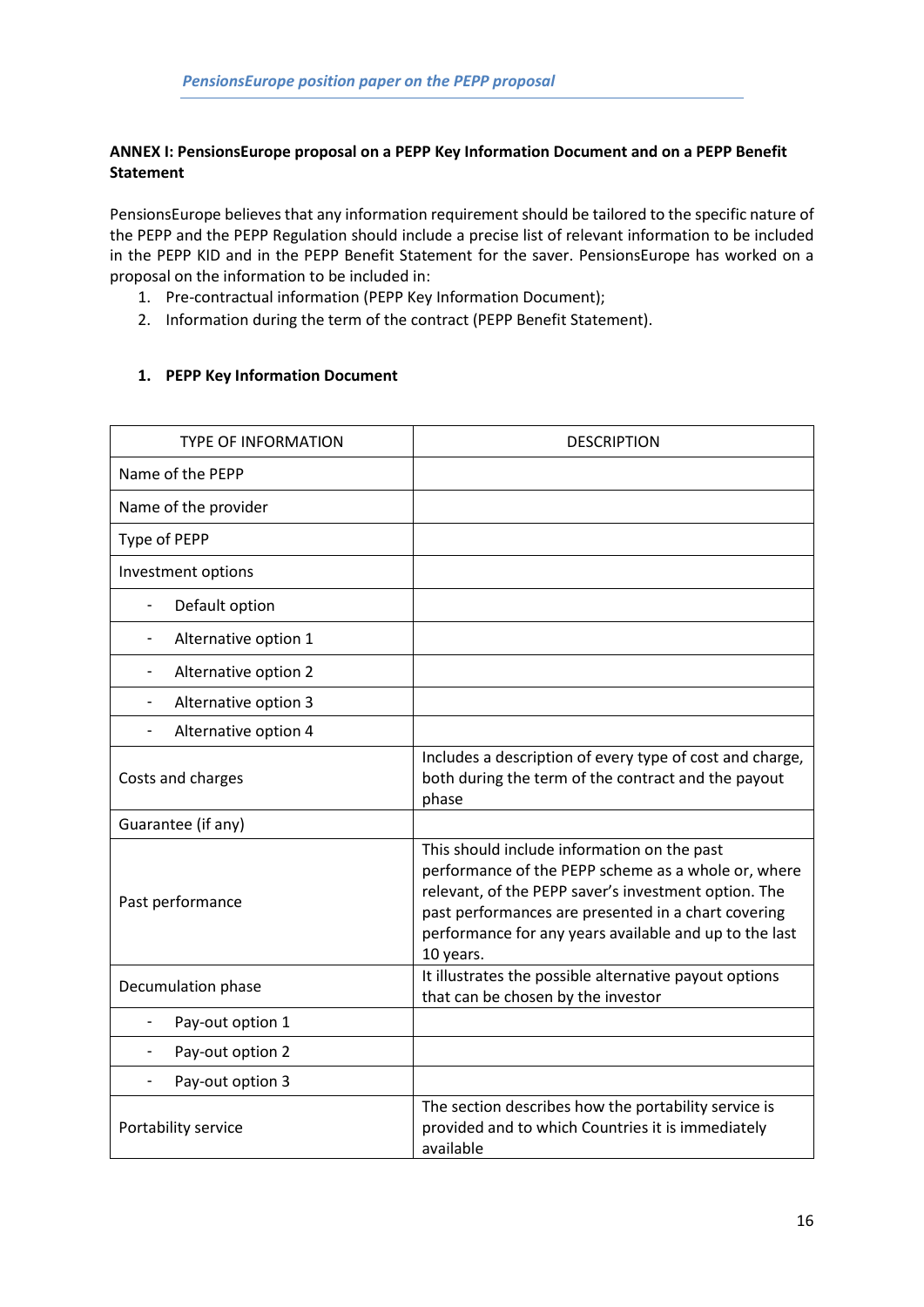| Switching service                                              | The section describes how the switching service is<br>provided. |
|----------------------------------------------------------------|-----------------------------------------------------------------|
| Applicable law                                                 |                                                                 |
| Minimum investment period                                      | Country-specific information                                    |
| Target retirement age                                          | Country-specific information                                    |
| Conditions for modification of the<br>chosen investment option |                                                                 |
| Depository (if any)                                            |                                                                 |
| <b>Fiscal treatment</b>                                        | Country-specific information                                    |
| Early withdrawal                                               | Country-specific information                                    |
| <b>Competent Authority</b>                                     |                                                                 |
| <b>Mediation mechanisms</b>                                    |                                                                 |

## **2. PEPP Benefit Statement**

| <b>TYPE OF INFORMATION</b>                                                         | <b>DESCRIPTION</b>                                                                                                                                                                                                                                                                                                                                                                        |
|------------------------------------------------------------------------------------|-------------------------------------------------------------------------------------------------------------------------------------------------------------------------------------------------------------------------------------------------------------------------------------------------------------------------------------------------------------------------------------------|
| Personal details of the PEPP saver                                                 | It includes a description of the retirement age of the<br>PEPP saver.                                                                                                                                                                                                                                                                                                                     |
| Name of the provider                                                               | It includes indication of the contact address and<br>identification of the PEPP provider.                                                                                                                                                                                                                                                                                                 |
| Information on pension benefit<br>projections                                      | The projections are based on the retirement age of the<br>PEPP saver. A disclaimer should warn the PEPP saver<br>that the benefits received might differ from the<br>projections. If the projections are based on economic<br>scenarios, these should also include a best estimate<br>scenario and an unfavorable scenario, taking into<br>consideration the specific nature of the PEPP. |
| Pay-out option                                                                     | It includes a description of the payout option chosen<br>by the PEPP saver.                                                                                                                                                                                                                                                                                                               |
| Accrued entitlements or accumulated<br>capital                                     |                                                                                                                                                                                                                                                                                                                                                                                           |
| Contributions                                                                      | Information should be given about the level of<br>contributions paid at least over the last 12 months by<br>the PEPP saver and any third party.                                                                                                                                                                                                                                           |
| Funding level of the PEPP scheme                                                   |                                                                                                                                                                                                                                                                                                                                                                                           |
| The member State in which the PEPP is<br>authorized or registered                  |                                                                                                                                                                                                                                                                                                                                                                                           |
| Name of the competent Authority                                                    |                                                                                                                                                                                                                                                                                                                                                                                           |
| Information on full or partial guarantees<br>under the PEPP scheme, where relevant | Information on the nature of the guarantee and the<br>mechanisms protecting accrued individual entitlements                                                                                                                                                                                                                                                                               |
| Past performance                                                                   | This should include information on the past<br>performance of the PEPP scheme as a whole or, where<br>relevant, of the PEPP saver's investment option. The<br>past performances are presented in a chart covering                                                                                                                                                                         |